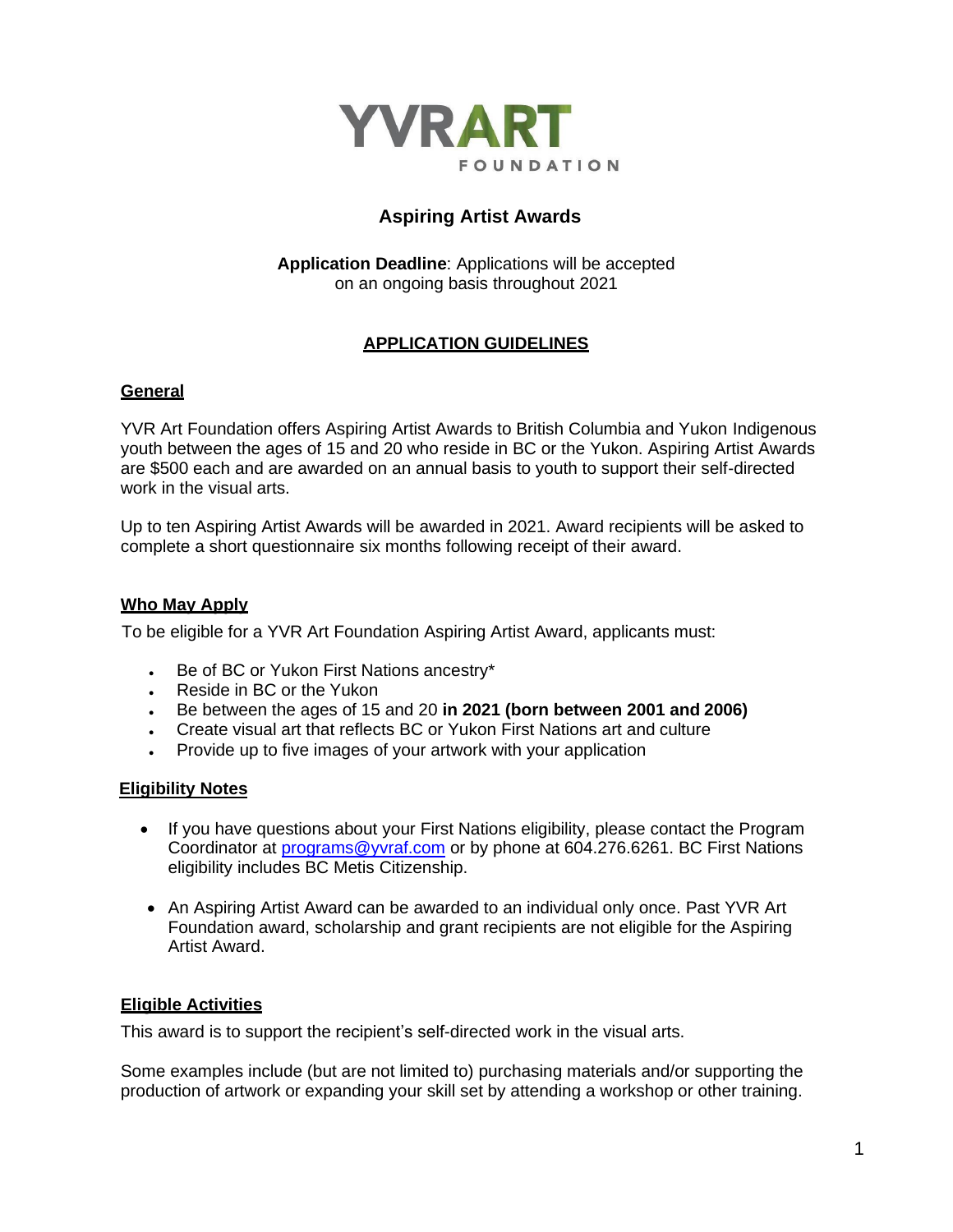# **Application Assistance**

Please contact the YVR Art Foundation Program Coordinator if you require accommodations or assistance when completing the Aspiring Artist Award application form, or if you have questions regarding the Aspiring Artist Awards.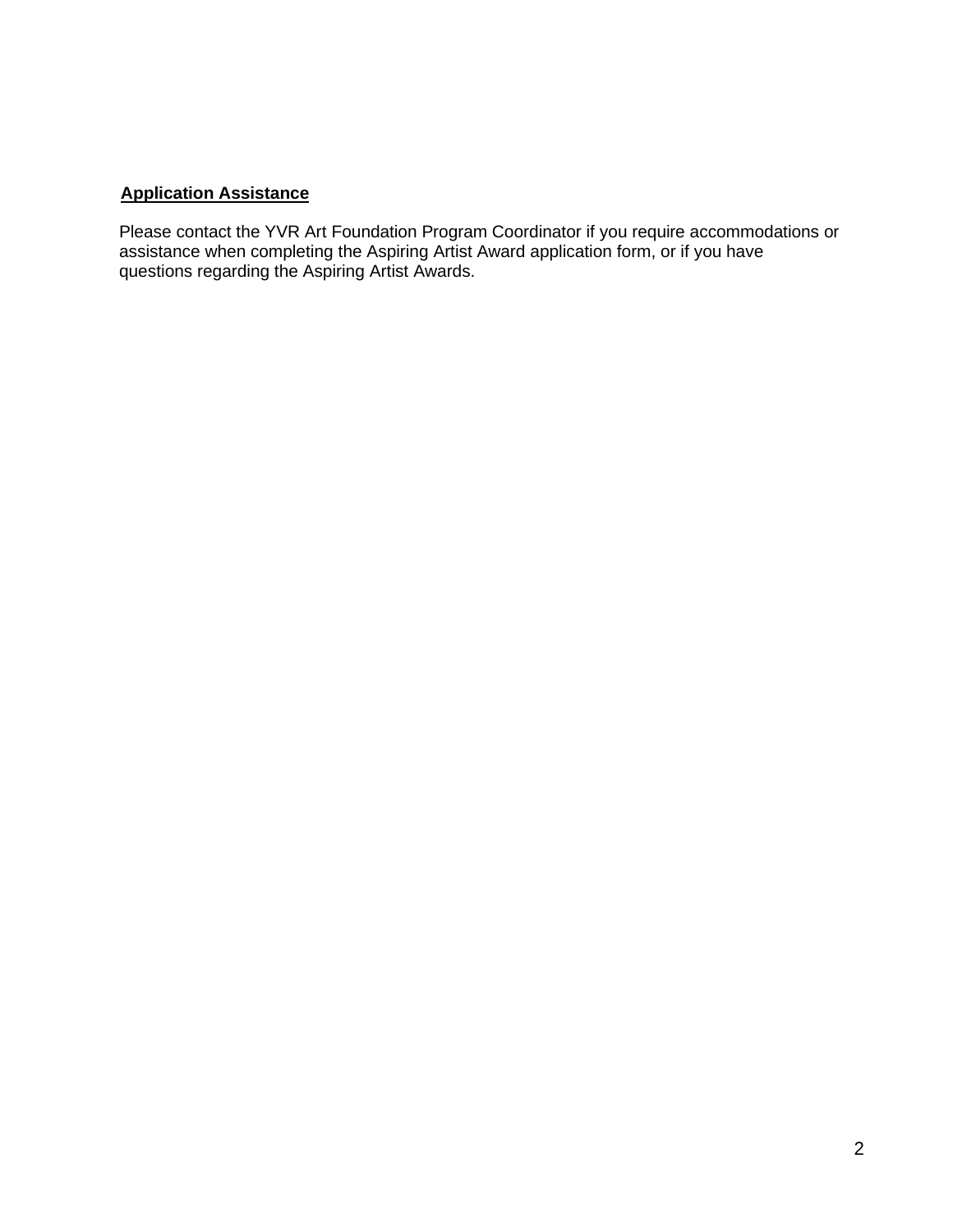

# **Aspiring Artist Awards**

### **Application Deadline**: Applications will be accepted on an ongoing basis throughout 2021

### **GUIDE TO APPLICATION FORM QUESTIONS**

### **Part 1: Personal Information**

Include your most up-to-date personal information. Please ensure your address is current and your telephone and email are active. If you will be moving or your information changes after you submit your application, email the Program Coordinator at [programs@yvraf.com.](mailto:programs@yvraf.com)

# **Part 2: Education and Art Experience/Training**

### *Up to 250 words*

Describe and/or list your education history, your previous experience making art and the type of artwork that you do. You may also include here any information regarding art related classes, mentorships, programs and/or workshops you have attended.

### **Part 3: Work/Volunteer Experience**

### *Up to 250 words*

Describe your work and volunteer experience in or outside of your community. You can include any experience you think is relevant to your application.

### **Part 4: Personal Statement**

#### *Up to 250 words*

Your personal statement is an opportunity for you to introduce yourself and mention anything that is not covered in this application. You can also describe how receiving the award will help you explore and/or develop your artistic potential.

### **Part 5: Support Letter**

One support letter is required with this application.

Please submit a support letter from someone who can speak to your artistic potential. This could be a teacher, mentor or other individual.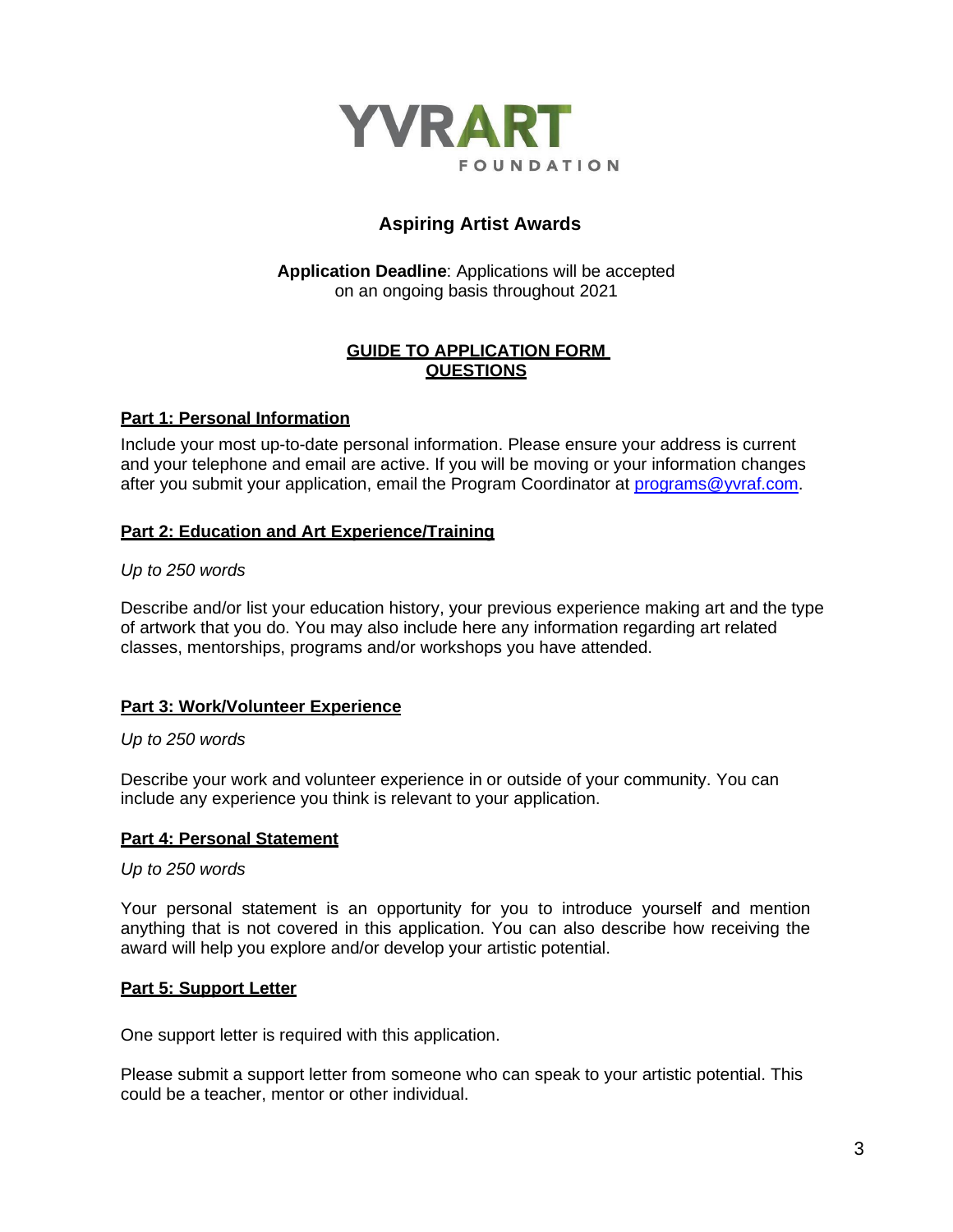The support letter must be signed and include the following information:

- The name of the applicant (you)
- The name, address, email address and phone number of the person writing the support letter
- How the person writing the support letter knows the applicant and for how long

# **Part 6 & 7: Images of Artwork & Image Description Sheet**

The images that you provide can be of finished artworks or works in progress.

- Include up to five photographs of your artwork
- You can include images of self-initiated artwork as well as artwork assigned in class
- If you submit artwork that was created with another artist, please name them and identify that the work was a collaboration, or your role in the project

# **Film/video Submissions:**

- If you wish to submit an example of your film or video work, we ask that you notify us of how you would like to send/upload the video files by contacting [programs@yvraf.com](mailto:programs@yvraf.com)
- If you are submitting film or video work for your application you may submit no more than **two videos** at a maximum of five minutes each

# **Hard-Copy Submissions:**

### The portfolio you submit will not be returned to you, so please do not include any original artwork.

- Please put your name on each photo of your artwork and submit with the completed image description sheet, make sure the names and numbers of the photos of your work match the name and numbers of those listed on the portfolio description sheet
- Photos or photocopies of your artwork should be no larger than  $8\frac{1}{2} \times 11$  inches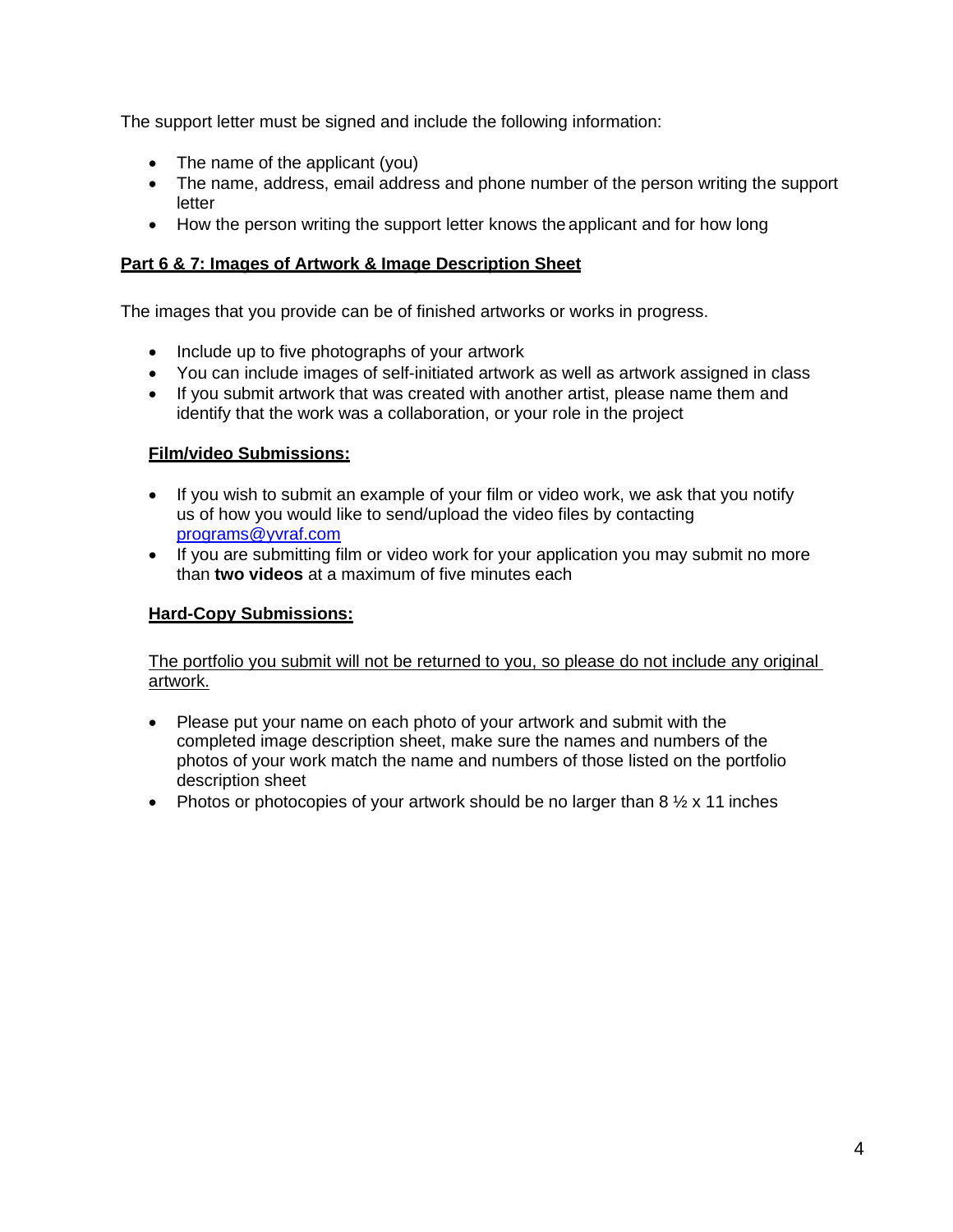### **How to Submit Your Application Package**

**Application Deadline**: Applications will be accepted on an ongoing basis throughout 2021

#### **1) Online Application Submission:**

Applications submitted **online** through the YVR Art Foundation website will be accepted on a rolling basis throughout 2021.

#### **2) Hard copy Application Submission:**

Applications submitted by **Canada Post** can be sent to the following address:

#### **Please mail completed applications to the Foundation office:**

YVR Art Foundation P.O. Box 44638 YVR Domestic Terminal RPO Richmond, BC V7B 1W2

Applications submitted by **hand delivery or by courier** must be received at YVR at the address below**.** If you will be delivering your application by hand, please notify YVR Art Foundation staff in advance by emailing [programs@yvraf.com.](mailto:programs@yvraf.com)

#### **Please deliver/courier completed applications to:**

YVR Art Foundation Vancouver International Airport 3211 Grant McConachie Way Link Building, L5 Richmond, BC V7B 0A4

Note: all hard copy applications and materials must be submitted in one envelope. Do not staples of bind pages together.

#### **Questions and Inquiries:**

If you have any questions or inquiries about the Aspiring Artist Award or YVR Art Foundation, please contact:

Bridgette Badowich Program & Administrative Coordinator YVR Art Foundation